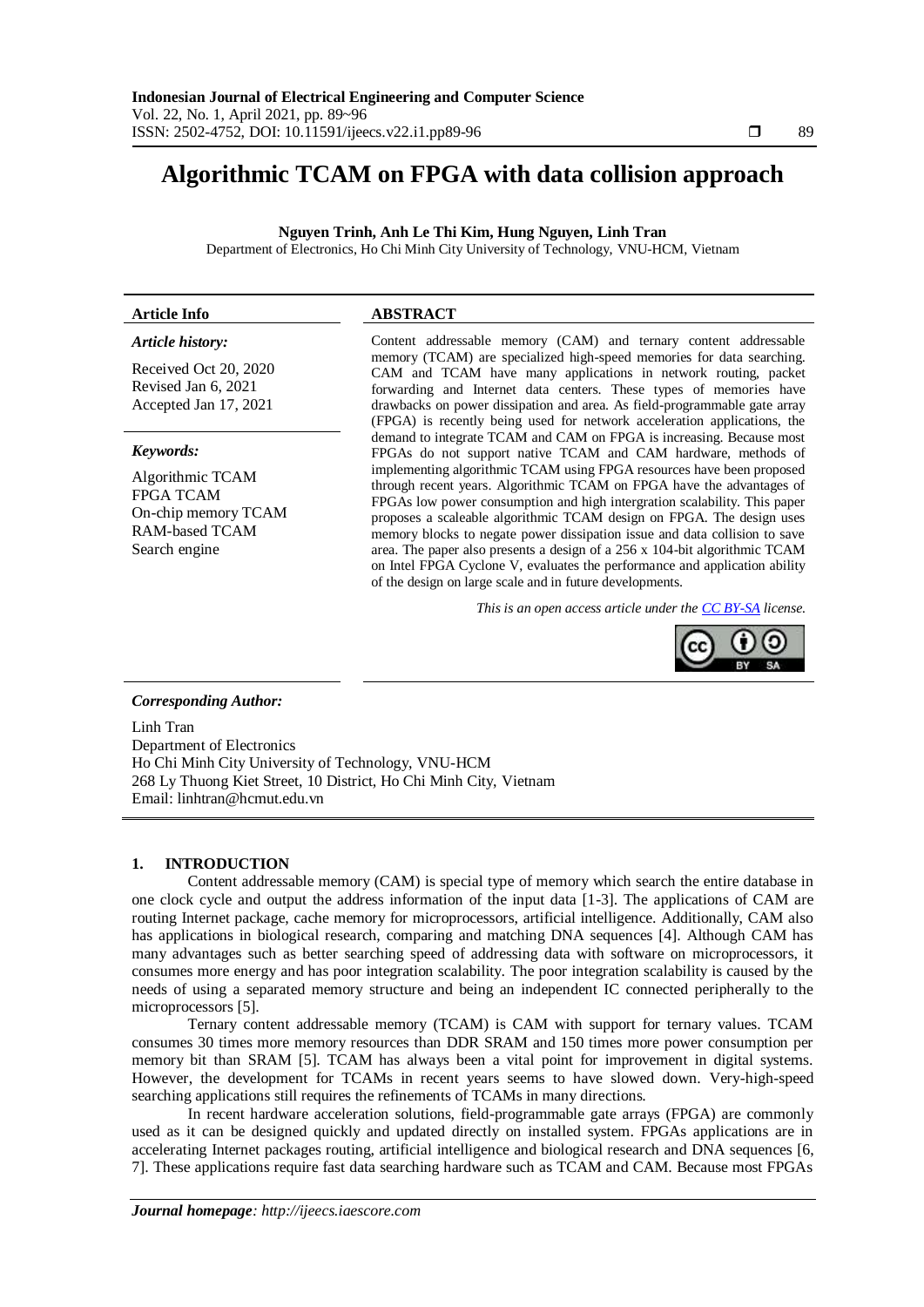do not have native support for CAM and TCAM hardware on their resources, methods have been proposed to use existing FPGA on-chip resources such as memory blocks and look-up tables.

Studies proposed using internal RAM blocks of FPGA to replace CAM and TCAM, however, with trade-off for a large amount of resources [5, 8]. In [9] also provide scaleable algorithmic TCAM which uses FPGA slices as its main resource. Xilinx also presents an intellectual property core for implementing TCAMs on their FPGA [10]. Methods to optimize the amount of resources and energy consumption are also proposed [11-17]. GreenTCAM [18] proved that algorithmic TCAM improves power efficiency with reliability on the rule set. Pseudo-TCAM [19] has simple and uniform hardware organization for all rulesets and high throughput, but need special mapping and relocation for updates. Algorithm aims for fast updating mentioned in [20] trade-off with performance. Multi-pumping SRAMs in [15] increases the operating frequency of internal RAM blocks and allows multiple access advantage with the same system clock. With high-frequency designs, it is difficult to have an internal RAM design that runs 5 times faster than the system [15]. Research [17] suggests a special way of positioning data, but only refers to replacing CAM without mentioning how to support ternary value often seen in content addressable memory when used in aforementioned applications. Multiple hash matching unit [21] is also an option to implement algorithmic TCAM, but it meets with hashing collision.

This study proposed an algorithmic TCAM structure using RAM blocks on FPGA, which would give the advantage of power consumption over orginal TCAM cells [14]. To save more area, data collision method for CAMs from [17] are used. In order to support ternary value, we use additional memory blocks structures and transform ternary value into mask vectors. The architecture shown in the paper is an improvement from [17] in the term of ternary matching functions.

The remainder of this paper is structured as follows. The second section shows the algorithms and calculations that organize the database and resources according to mathematical calculations. In the third section, an example of a 256 x 104-bit ternary content addressable memory on FPGA Cyclone V is presented. The forth section estimates, calculates and evaluates the feasibility of large-scale implementation of the proposed algorithm and future development. The final section draws conclusions.

### **2. THE PROPOSED METHOD**

Table 1 shows the basic database of a CAM, including rows of data sorted in order of priority. Rule 0 is the default rule when the retrieved data does not match with any of the remaining rules in the memory. That typical database can be loaded into a content addressable memory that supports ternary values or a content addressable memory that does not support the ternary values with controlled prefix expansion (CPE), simply separating the ternary value into its binary values. Thus, with a content addressable memory that does not support ternary values, the demand for memory resources is extremely large.

|               | Table 1. Example of TCAMs basic database |  |
|---------------|------------------------------------------|--|
| Rule          | <b>TCAM Rules</b>                        |  |
|               | X, X, X, X                               |  |
|               | 11.x.x.x                                 |  |
| $\mathcal{D}$ | 11.06.x.x                                |  |
|               |                                          |  |
| n             | 11.06.19.07                              |  |

The example of controlled prefix expansion (CPE) is shown in [22]. With a large number of rules and many arbitrary values like a FIB router, using CPE consumes a huge amount of resources. To build a content addressable memory on FPGA, the main resource used in the study is internal RAM on FPGA. The internal RAM memory on the FPGA is provided as memory cells as shown in Figure 1. Each memory cell supports storing a certain amount of kilobit of data. Intel's M20K memory cell supports 20k-bit and Xilinx M9K, M10K or B36K are similar. These memory cells support the number of address bits and memory cell lengths that vary by technology. However, when using to build content addressable memory, it must be noted that these memory cells do not support ternary values but only support binary values.

To understand the algorithm, first we need to understand how the content addressable memory works. The basic operation of a content addressable memory is depicted in Figure 2. The data as a key is input into the content addressable memory and the output is returned. The output is the address of that data in the content addressable memory. In general cases, the result is either the data matches a rule that is in the content addressable mmemory or not, and the action apply to that data. In building TCAM memory on FPGA, as mentioned in [7, 16], the best way to reduce the amount of RAM consumed and optimize the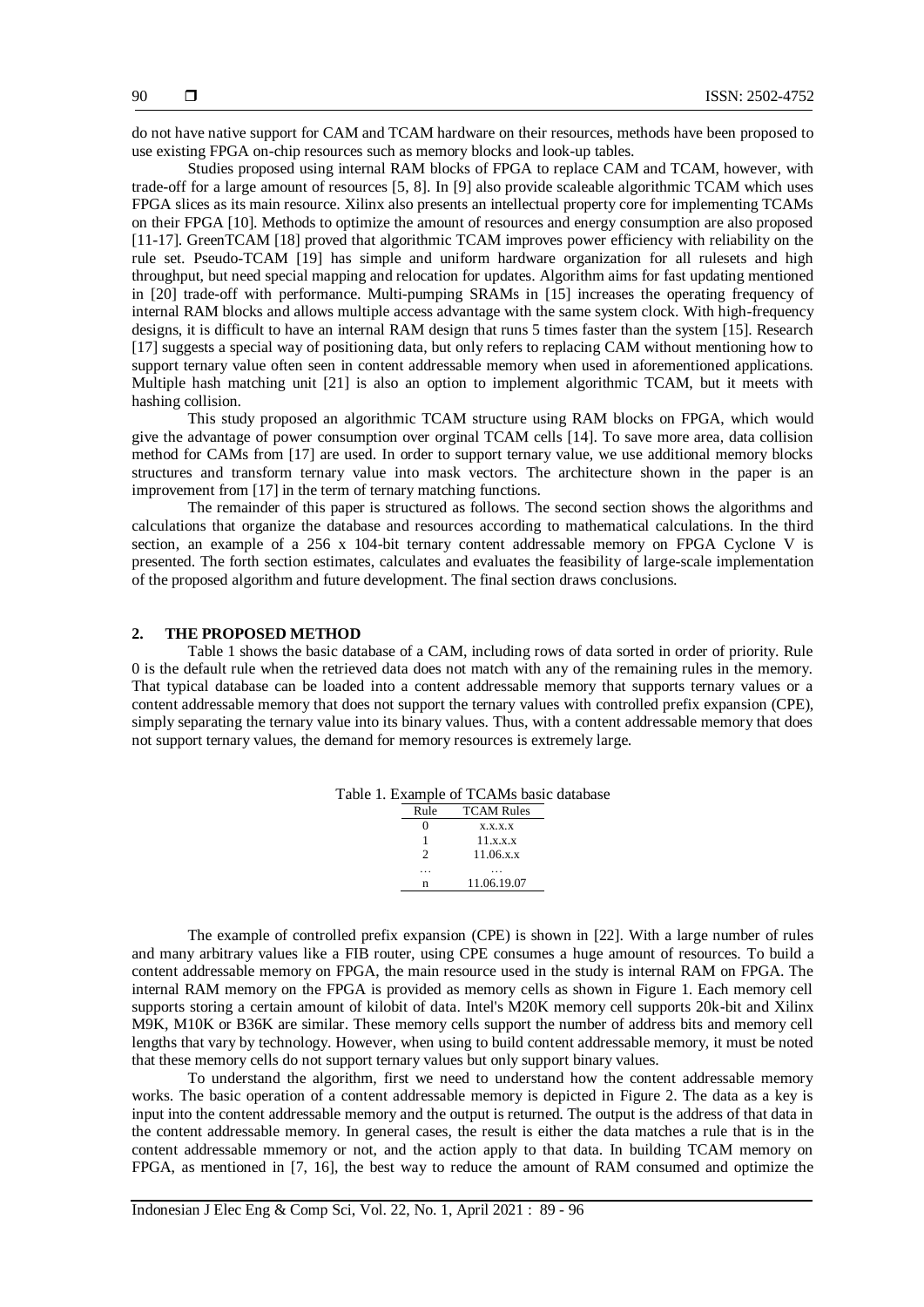system speed is to cut the key into many pieces with a certain bit length (may or may not be equal with each other). The most optimal method [7, 16] is achieved when the bit length of the key fragments is the minimum address bit length of the memory cell on the FPGA. For example, for Intel's M20K memory cell, this length is 9 bits. In the method implemented in the algorithm of this study, we will also cut the key into pieces to optimize speed and reduce memory consumption.



Figure 1. Typical RAM block cell Figure 2. Basic operation of a content addressable memory

Figure 3 shows the key cut into pieces of a certain bit length. These pieces access each predefined cell cell and form a vector of results, as shown in the study [17]. However, research [17] does not support rules that contain ternary values. Once the vector of the result was obtained, they only analyze and verify it to produce the result of the matching key. The research presented in this paper modifies and reorganizes the data collision structure which was presented in research [17]. The modifications and additional modules allow rules to use ternary values and reduce the burden of CPE on memory consumption. Figure 4 shows the basic dataflow of this TCAM structure. The data follows 3 main steps to achieve result.



Figure 3. The CAM Key is cut into pieces and used to create a match vector at the end

|  |  |  | <b>KEY</b> - Rule ID Search - Mask Vector Search - Reconfirmation and <u>Prioriy</u> check - Rule ID |  |  |
|--|--|--|------------------------------------------------------------------------------------------------------|--|--|
|  |  |  |                                                                                                      |  |  |

Figure 4. Basic dataflow of structure

Figure 5 illustates the process of setting rules into the memory. Here we take an example of 10-bit rules, divided into 5 2-bit pieces. A table of this content addressable memory consists of cells containing two parts, the status of the cell and the identification number (ID number or ID) for the rule. The way to write the rules into the table is as follows. First, the rules must be in proper form to be added to the table. The appropriate form to be included in the table is the rules with fragments containing two arbitrary value bits that go together as "\*\*" or have no arbitrary values. If the rule has fragments in the form of only one arbitrary value, the rule must be separated into two rules. To put a rule into a table, write the rule's ID into the cell, respectively, with the address corresponding to the value of that rule on the table and transfer the state of the cell to written. If the cell already has a rule written in first, the cell will be in collision state. After finishing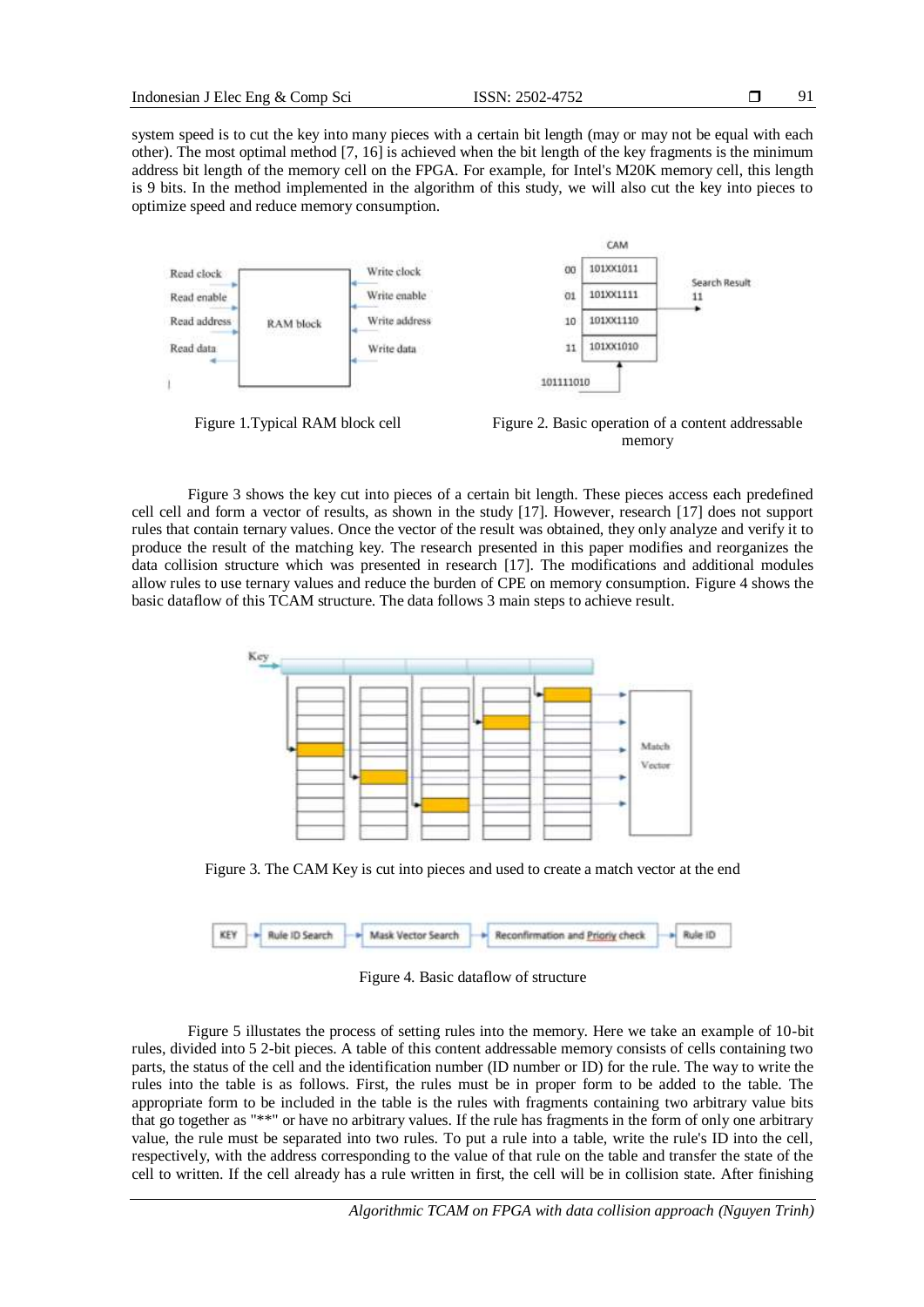writing the rules, each cell in the table has one in three states: blank, filled, or collision. When writing a rule, it is necessary to ensure that there are at least n cells that do not collide, usually, n only needs to be 1. To remove a rule from the table, remove that rule from the cell it has filled in, the collision cell will return to be a normal filled cell if there is only one fill rule left, the filled cell will return to be a blank cell.

To find the address for a key, few more components are needed. However, at this step, a data vector can already be found to move on. Figure 6 illustrates how to find a key from the written rule data table and in some invalid cases, quickly conclude the result. Bad cases are predictable during table construction and can be prevented with proper software optimization. According to [16], for a table with n addresses and containing m random rules, the collision rate for a column is 26%. For z fragments, the rate of having an entire z-piece vector is all in collided state is  $26\%$ <sup>z</sup>, this is very small with a long bit-length key.



Figure 5. Setting rules into the database of the TCAM

Figure 6. Searching for the match vector from the database

In the next step, the rules have been written in the table. For each of these rules, we have a vector that marks the corresponding ternary values (mask vector). Each bit in this vector marks a fragment of arbitrary value "\*\*". For each piece that contains a written ID (not in an collision state), we need to find a corresponding mask vector to compare. There are many ways that can be applied to search for custom vectors in this case, each with different advantages and disadvantages when applying on hardware. The mask vectors and the marking process are described in Figure 7. The mask vectors are presented in the figure as 5-bit bit strings with each asserted bit represent a masked segment.



Figure 7. Mask vectors from the Rule ID Vector

The following step is to compare the segments in the masked rule ID vector and give the final result including whether the key matches the rule database and if so, the ID of the rule. In the case there is a match, it still has to go through another memory to confirm again as [16], because of the false positive rate. The re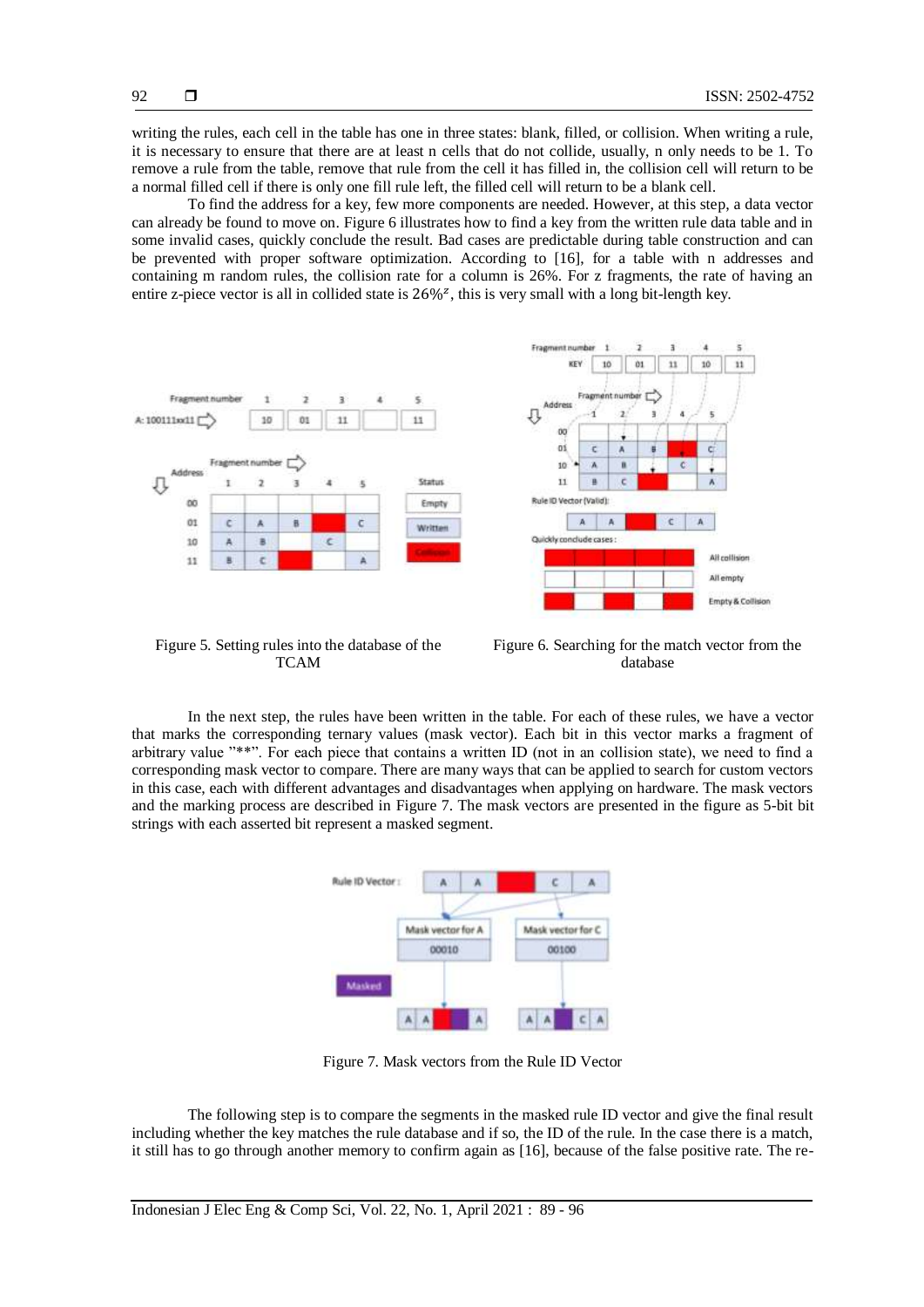confirmation is done before comparing the priority order because if compare the priority first, there will be cases of false positive eliminating true positives. The step is shown in Figure 8.



Figure 8. Re-confirmation of the vector to get the correct result

The priority is included in the reconfirmation table and with rules sets in large content addressable memory can be hierarchically preprioritized between regions to reduce the pressure of comparing priorities. After comparing the priority and getting the highest-priority match, the result is the ID of the rule that matched the key or show that the key does not match. This ID is used by an external data memory to guide further action for the packet that ties with the key.

# **3. NUMERICAL EXPERIMENTATION**

The algorithm is built on FPGA Cyclone V DE-10 chip, using FPGA chip 5CSXFC6D6F31C6. The main memory resource of the chip is M10K memory unit. The minimum length of address bit the M10K memory supports is 8 bits (256 x 40) for the Simple Dual Port mode for independent write and read control. Using this mode eases the writing process, allows updating the database into memory without affecting the reading process to search and retrieve data [23].

The memory access memory size selected for simulation and testing on Kit is 256 x 104-bit. The minimum bit length of the address is chosen. The chosen key length is 104 bits, 8 bit fragments to match the address bit length of the address. The 104-bit length is suitable for practical applications used in OpenFlow's 5-tuple network routers consisting of: source IP address (32-bit), destination IP address (32-bit), source port (16 -bit), destination Port (16-bit), protocol (8-bit) [24]. With the 8-bit fragmentation option, the total number of fragments in the vector is 13 pieces.

For calculation on memory resources, 256 rules and assuming with proper arrangement, no rule with all the piece of that rule in a collision state requires 13 M10K memory units. Each unit contains the information of 1 piece. The pieces information consists of 8 bits to contain the rule ID and 2 bits to indicate the status of the memory cell, so 10 bits in total. With 40 data bit-length of M10K memory, it is possible to hold an additional 3 vector fragments without consuming any additional resources, supporting 1024 rules. But to simplify the simulation process, the test only uses the first 10 bits of memory data. Thus, saving the fragments of the rule ID vector consumes 13 M10K. With 13 fragments, for direct searching implementation, 13 M10K memories are used to store mask vectors of rules. Although there are only 256 rules, but for direct searching, to search for mask vectors in parallel with ID vector, it is required to be perform on 13 pieces at the same time, each memory contains 256 x 13-bit of mask vector data of the rules. The resources for simple and direct confirmation memory are 13 256 x 125-bit of memory. Each 125-bit strings consists of 104 rule data bits, 13 mask bits and 8 priority bits. In this step, 52 M10K memory units for confirmation and priority comparison.

Simulation and synthesis results on the FPGA kit showed that the amount of memory resources consumed is 78 M10K. Simulate the result on the testbench shows acceptable latency. The design was relatively optimized in terms of clock speed, resulting in 200 MHz on the FPGA 5CSXFC6D6F31C6 chip. The result confirmed that the structure works as intended in correspondence with our theory. Overall block diagram of the design as shown in Figure 9.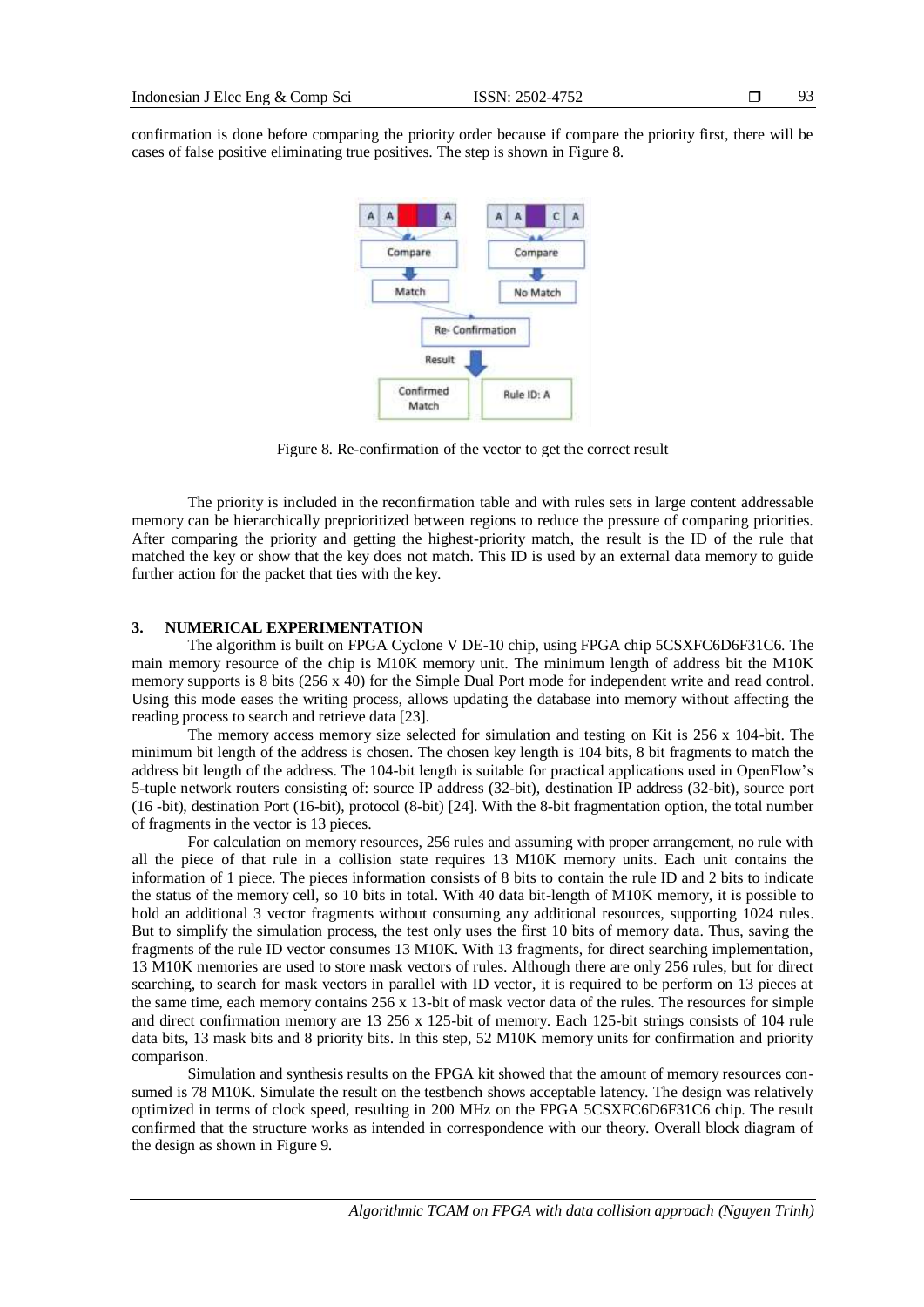

Figure 9. Overall block diagram of the design

# **4. RESULT AND DISCUSSION**

The algorithm is built on the purpose of improvement [17] and provides the future development directions of the application capabilities based on the need to implement data access memory to support custom values with a larger scale. Because the FPGA's internal memory is used and accessed many times in the process of searching, trade-off with latency, the power consumption of this architecture is lower than that of traditional TCAM [17]. In addition, the entire use of static random-access memory (SRAM) also gives the maximum clock speed of the structure higher than traditional content addressable memory.

Compared to other algorithmic TCAM structures, on a large scale and on industry-used FPGAs, the algorithm achieves better performance optimization. On high-speed FPGAs such as Intel Arria and Stratix series, the M20K memory has a minimum of 9-bit address bit length, in [5] has difficulties with large internal memory consumption and because it needs to access a lot of memory in parallel, and every time a new rule is written in, another 1-bit column in memory is used. It is difficult to optimize memory usage.

For a 1024 x 104-bit content addressable memory, building on [5] uses an average of 302 M20K. The proposed structure does not consume more M20K unit than in the example (using only 8 bits of 9 bit and use the remaining 1 bit to write-copy, allowing to change the entire database of memory access without affecting the retrieval process) for rule ID vector search. The memory section contains mask vectors and the reconfirmation memory consumes 4 times more resources, for a total of 273 M20K units. The difference in resource usage will be greater with logical rules arrangement, optimizing the ability to overlap rules on software. In addition, memory containing ternary vectors and recertified memory can be built in other ways of direct search and will save much more resources, with popular search methods instead of direct search, such as hash tables, binary trees, and bit vectors.

With using the SRAM True Dual Port mode, we have two memory access as read or write per cycle. The throughput is double for searching purpose. The consumed resources would stay the same due to data words width is halved compared to SDP. Updating the table would slow the throughput of the algorithmic content addressable memory during writing cycles which could be fix with an update-copy method but it would also require additional resources.

Fragments bit-length could also be vary based on the applications. In routers, parsing IP in the range of /16 to /24 subnet mask would make the default 8-bit fragment becoming heavy on the expansion and resources. Instead of one fragment represents for the 8-bit range /16 to /24, we could split it into two 4-bit fragments, shown in Figure 10. Many other ways of segmenting the bit strides apply to different applications. Masking memory searching step could also be deducted from the structure by include the masking information in the rule ID vector table. Example is illustrated in Figure 11. For the cell in collision or empty state, there would be blank masking information.

The masking information could further be encoded to reduce memory consumption. For example, in IPv4 case, the real-world rule set could be found in [25] only have the masking from mostly /8. With 32-bit data key, 4-bit fragment normally it would require 8 bits to inform the masks (each bit for each segment). But the case is that IPv4 would only either be mask in  $/0$ ,  $/4$ ,  $/8$ ,  $/12$ ,  $/16$ ,  $/20$ ,  $/24$ ,  $/28$ ,  $/32$ . Those are 9 masking cases, so would require at most 4 bits to represent, which has halved the resources consumption.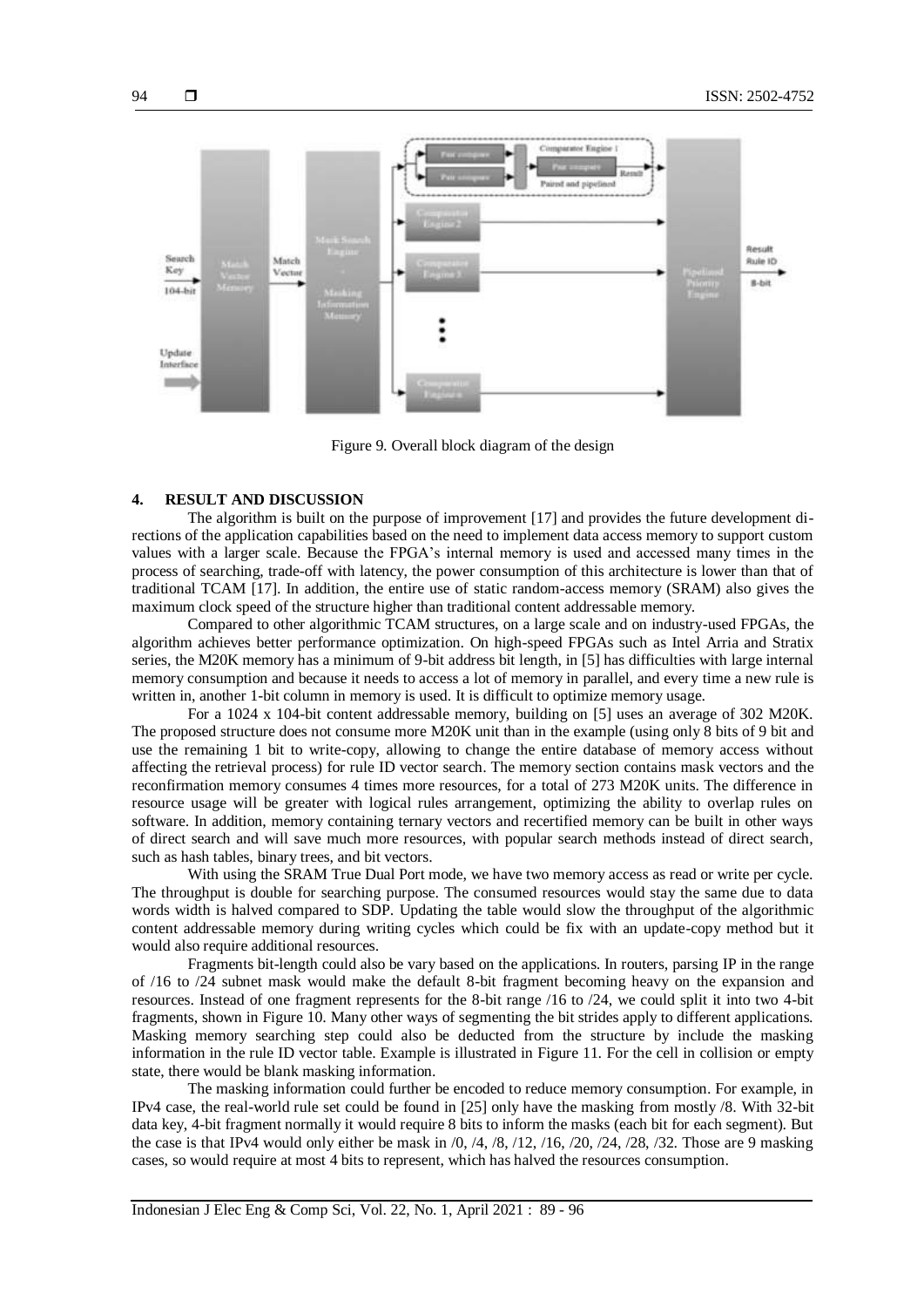The situation where range matching is needed could be done with registers in combination with the above structure or range conversion into masks could also be used but it would cost a huge amount of resources. The problem that need to be considered with range conversion is that the small range would collide with the large range data, causing many collision cells to appear in the rule ID table.

Many hash-table chaining and bucket methods could also be implement into the structure such as linear chaining or bucket cell rule ID table as shown in Figure 12. One important direction of improving algorithmic TCAM on FPGA is to make it possible to be im- plement on external memories with an interface that is fast enough to support industry-level requirement. The external memory could be DDR, HBM or even eSRAM.



Figure 10. Splitting the original 8-bit fragment into two 4-bit fragments

| - 2     |   |            |
|---------|---|------------|
| Empty   |   |            |
| Written |   | Mask for A |
| Written | B | Mask for B |

Figure 11. The mask vector information is included with the database that is used to search match vector





# **5. CONCLUSION**

The paper presents a structure of RAM-based TCAM on FPGA. It has advantages in scalabilty and integration compare to traditional TCAMs. Its function has been improved and resource consumption is more optimized compare to other FPGA-based TCAM structure. We hope to achieve further improvements of FPGA-based TCAM design and even general TCAM in the future.

#### **ACKNOWLEDGEMENTS**

This research is funded by Ho Chi Minh City University of Technology-VNU-HCM under grant number T-ĐĐT-2020-44. We gratefully acknowledge their support.

#### **REFERENCES**

- [1] TRW Computer Division Archived August 5, 2011, at the Wayback Machine, p. 17, 1963.
- [2] Hucaby, David, "CCNP BCMSN exam certification guide: CCNP self-study," Cisco Press, 2004.
- [3] Pagiamtzis, Kostas, and Ali Sheikholeslami. "Content-addressable memory (CAM) circuits and architectures: A tutorial and survey." *IEEE journal of solid-state circuits,* vol. 41, no. 3, pp. 712-727, 2006.
- [4] D. V. Garro, C. V. Caldero n and C. S. Yeung, "Using a programmable network switch TCAM to find the best alignment of two DNA sequences," *2016 IEEE 36th Central American and Panama Convention (CONCAPAN XXXVI), San Jose*, pp. 1-5, 2016.